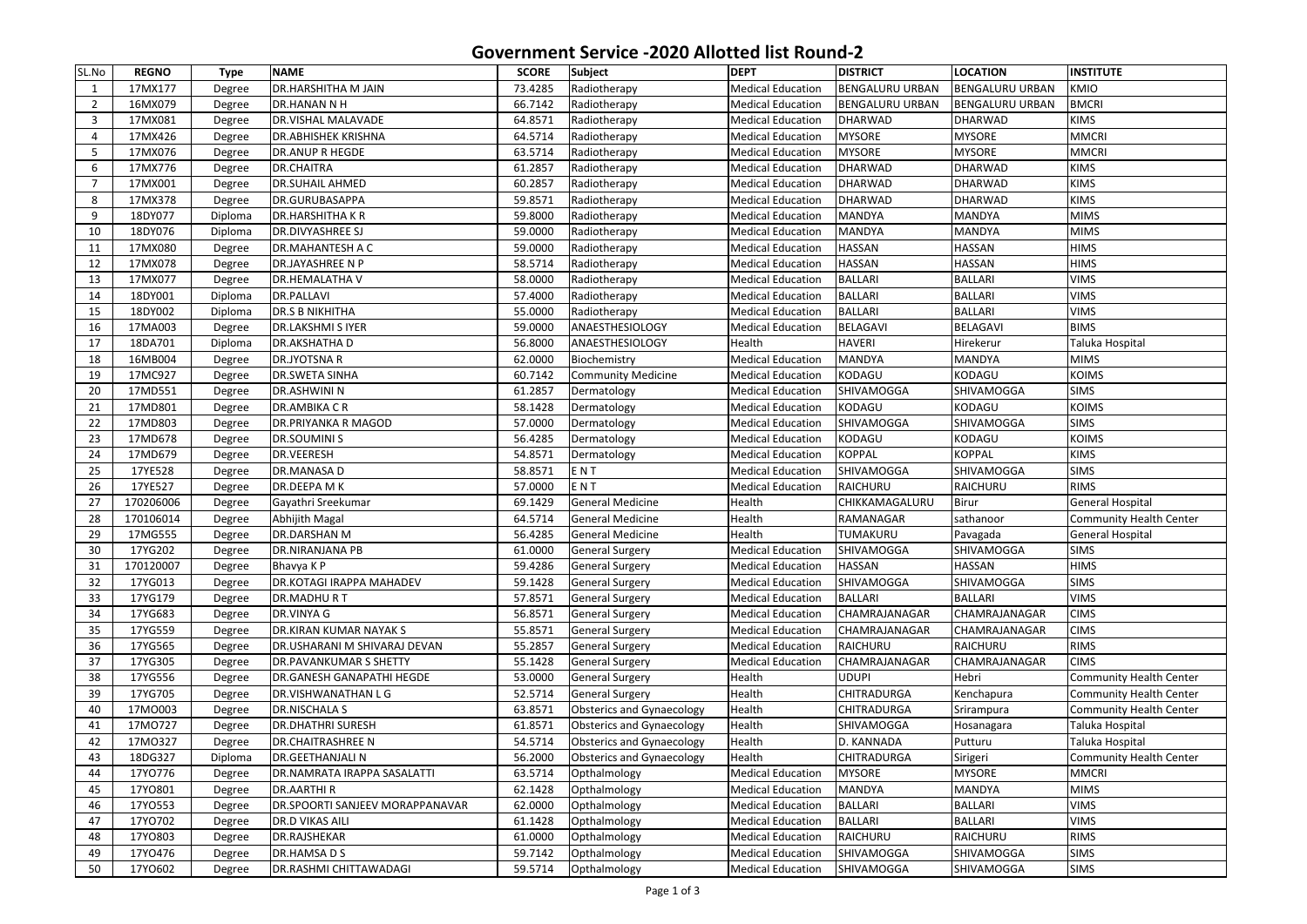## **Government Service -2020 Allotted list Round-2**

| SL.No | <b>REGNO</b> | <b>Type</b> | <b>NAME</b>                           | <b>SCORE</b> | Subject            | <b>DEPT</b>              | <b>DISTRICT</b>   | <b>LOCATION</b>   | <b>INSTITUTE</b>           |
|-------|--------------|-------------|---------------------------------------|--------------|--------------------|--------------------------|-------------------|-------------------|----------------------------|
| 51    | 17Y0527      | Degree      | <b>DR.MOHAMMED ABDUL WAHED</b>        | 57.8571      | Opthalmology       | <b>Medical Education</b> | RAICHURU          | RAICHURU          | <b>RIMS</b>                |
| 52    | 17Y0652      | Degree      | <b>DR.MANOHARA ANANTHA PRABHU</b>     | 56.4285      | Opthalmology       | <b>Medical Education</b> | KODAGU            | KODAGU            | <b>KOIMS</b>               |
| 53    | 17Y0678      | Degree      | <b>DR.RAGHAVENDRA VATHAR</b>          | 54.4285      | Opthalmology       | <b>Medical Education</b> | <b>HASSAN</b>     | <b>HASSAN</b>     | <b>HIMS</b>                |
| 54    | 17YT330      | Degree      | <b>DR.SUPREETH E R</b>                | 58.0000      | Orthopedics        | <b>Medical Education</b> | <b>SHIVAMOGGA</b> | SHIVAMOGGA        | <b>SIMS</b>                |
| 55    | 17YT651      | Degree      | <b>DR.AHMED ZELSHAN</b>               | 57.4285      | <b>Orthopedics</b> | <b>Medical Education</b> | KODAGU            | KODAGU            | <b>KOIMS</b>               |
| 56    | 17YT727      | Degree      | <b>DR.SYED ABDUL HADI</b>             | 56.5714      | <b>Orthopedics</b> | <b>Medical Education</b> | CHAMRAJANAGAR     | CHAMRAJANAGAR     | <b>CIMS</b>                |
| 57    | 17YT680      | Degree      | <b>DR.RAGHUYA</b>                     | 56.4285      | Orthopedics        | <b>Medical Education</b> | <b>BALLARI</b>    | <b>BALLARI</b>    | <b>VIMS</b>                |
| 58    | 17YT357      | Degree      | <b>DR.PRASHANTKUMAR</b>               | 56.0000      | Orthopedics        | <b>Medical Education</b> | <b>DHARWAD</b>    | <b>DHARWAD</b>    | <b>KIMS</b>                |
| 59    | 17YT356      | Degree      | <b>DR.PRASHANT KUMAR M</b>            | 55.2857      | Orthopedics        | <b>Medical Education</b> | RAICHURU          | RAICHURU          | <b>RIMS</b>                |
| 60    | 17YT359      | Degree      | <b>DR.SHANKARGOUDA R PATIL</b>        | 54.2857      | <b>Orthopedics</b> | <b>Medical Education</b> | KOPPAL            | <b>KOPPAL</b>     | <b>KIMS</b>                |
| 61    | 17YT354      | Degree      | DR.NAWAZ BASHA M S                    | 53.0000      | Orthopedics        | <b>Medical Education</b> | CHAMRAJANAGAR     | CHAMRAJANAGAR     | <b>CIMS</b>                |
| 62    | 17YT701      | Degree      | <b>DR.RAJEEV SHIVAPUTRA BHAVIMANI</b> | 53.0000      | Orthopedics        | <b>Medical Education</b> | <b>RAICHURU</b>   | RAICHURU          | <b>RIMS</b>                |
| 63    | 17ME430      | Degree      | <b>DR.NITISH KUMAR P NANDINI</b>      | 59.2857      | PAEDIATRICS        | Health                   | D. KANNADA        | Vamanapadav       | Community Health Center    |
| 64    | 17ME780      | Degree      | DR.SHRISHAIL KALLAPPA KUMBAR          | 56.2857      | PAEDIATRICS        | Health                   | VIJAYAPURA        | Nidagundi         | Community Health Center    |
| 65    | 18ME176      | Degree      | <b>DR.RAJU V</b>                      | 53.1428      | PAEDIATRICS        | Health                   | D. KANNADA        | Vitla             | Community Health Center    |
| 66    | 17MY330      | Degree      | <b>DR.NEHA SAROH</b>                  | 66.1428      | Pathology          | <b>Medical Education</b> | <b>MYSORE</b>     | <b>MYSORE</b>     | <b>MMCRI</b>               |
| 67    | 17MY327      | Degree      | <b>DR.ANJALI P V</b>                  | 65.5714      | Pathology          | <b>Medical Education</b> | <b>MYSORE</b>     | <b>MYSORE</b>     | <b>MMCRI</b>               |
| 68    | 17MY551      | Degree      | DR.ANJANA ML                          | 64.1428      | Pathology          | <b>Medical Education</b> | <b>MYSORE</b>     | <b>MYSORE</b>     | MMCRI                      |
| 69    | 17MY701      | Degree      | <b>DR.MD HAMED ALTAF MALI</b>         | 64.0000      | Pathology          | <b>Medical Education</b> | KALABURAGI        | KALABURAGI        | <b>GIMS</b>                |
| 70    | 17MY703      | Degree      | <b>DR.SANIYA JAHAN</b>                | 62.1428      | Pathology          | <b>Medical Education</b> | KALABURAGI        | KALABURAGI        | <b>GIMS</b>                |
| 71    | 17MY704      | Degree      | <b>DR.SRUSHTI</b>                     | 61.0000      | Pathology          | <b>Medical Education</b> | RAICHURU          | RAICHURU          | <b>RIMS</b>                |
| 72    | 17MY177      | Degree      | <b>DR.GANRAJ BHAT S</b>               | 59.5714      | Pathology          | <b>Medical Education</b> | <b>MYSORE</b>     | <b>MYSORE</b>     | <b>MMCRI</b>               |
| 73    | 17M11205     | Degree      | Dr.GIRIJA                             | 59.1429      | Pathology          | <b>Medical Education</b> | GADAG             | GADAG             | <b>GIMS</b>                |
| 74    | 17MY077      | Degree      | <b>DR.MOHIT AGRAWAL</b>               | 58.7142      | Pathology          | <b>Medical Education</b> | KODAGU            | KODAGU            | <b>KOIMS</b>               |
| 75    | 17MY902      | Degree      | <b>DR.RADHIKA T M</b>                 | 58.1428      | Pathology          | <b>Medical Education</b> | <b>SHIVAMOGGA</b> | SHIVAMOGGA        | <b>SIMS</b>                |
| 76    | 17MY202      | Degree      | <b>DR.JAYDEEP G L</b>                 | 58.0000      | Pathology          | <b>Medical Education</b> | MANDYA            | <b>MANDYA</b>     | <b>MIMS</b>                |
| 77    | 17MY005      | Degree      | DR.VARSHA NARAYANAN                   | 58.0000      | Pathology          | <b>Medical Education</b> | MANDYA            | <b>MANDYA</b>     | <b>MIMS</b>                |
| 78    | 17MY303      | Degree      | <b>DR.RUBINA</b>                      | 57.2857      | Pathology          | <b>Medical Education</b> | RAICHURU          | RAICHURU          | <b>RIMS</b>                |
| 79    | 17MY676      | Degree      | <b>DR.AKSHATA A C</b>                 | 56.5714      | Pathology          | <b>Medical Education</b> | <b>BALLARI</b>    | <b>BALLARI</b>    | <b>VIMS</b>                |
| 80    | 17MY326      | Degree      | DR.ANIL J                             | 56.5714      | Pathology          | <b>Medical Education</b> | CHAMRAJANAGAR     | CHAMRAJANAGAR     | <b>CIMS</b>                |
| 81    | 17MY002      | Degree      | <b>DR.DHARANYA T</b>                  | 53.4285      | Pathology          | Medical Education        | KODAGU            | KODAGU            | <b>KOIMS</b>               |
| 82    | 17MY677      | Degree      | <b>DR.SHANTALA M</b>                  | 53.1428      | Pathology          | <b>Medical Education</b> | GADAG             | GADAG             | <b>GIMS</b>                |
| 83    | 17MZ009      | Degree      | <b>DR.VISHAKHA</b>                    | 64.2857      | Pharmacology       | <b>Medical Education</b> | KODAGU            | KODAGU            | <b>KOIMS</b>               |
| 84    | 17MZ327      | Degree      | <b>DR.SKANDASHREE B S</b>             | 62.4285      | Pharmacology       | <b>Medical Education</b> | <b>HASSAN</b>     | <b>HASSAN</b>     | <b>HIMS</b>                |
| 85    | 17MZ626      | Degree      | DR.BHAVISHYA KEERTHI ANNA VALDER      | 61.0000      | Pharmacology       | <b>Medical Education</b> | HASSAN            | <b>HASSAN</b>     | <b>HIMS</b>                |
| 86    | 17MZ008      | Degree      | <b>DR.VINAYAK A</b>                   | 60.7142      | Pharmacology       | <b>Medical Education</b> | SHIVAMOGGA        | SHIVAMOGGA        | <b>SIMS</b>                |
| 87    | 17MZ726      | Degree      | <b>DR.APOORVA</b>                     | 60.0000      | Pharmacology       | <b>Medical Education</b> | <b>SHIVAMOGGA</b> | <b>SHIVAMOGGA</b> | <b>SIMS</b>                |
| 88    | 17MZ006      | Degree      | <b>DR.SAMHITA SHANKAR</b>             | 60.0000      | Pharmacology       | <b>Medical Education</b> | SHIVAMOGGA        | <b>SHIVAMOGGA</b> | <b>SIMS</b>                |
| 89    | 17MZ004      | Degree      | <b>DR.NOOR US SABA Z</b>              | 59.8571      | Pharmacology       | <b>Medical Education</b> | CHAMRAJANAGAR     | CHAMRAJANAGAR     | <b>CIMS</b>                |
| 90    | 17MZ526      | Degree      | <b>DR.ABISHEK R P</b>                 | 59.2857      | Pharmacology       | <b>Medical Education</b> | RAICHURU          | RAICHURU          | <b>RIMS</b>                |
| 91    | 17MI776      | Degree      | <b>DR.LUBNA KAUSER</b>                | 61.1428      | PSYCHIATRY         | Health                   | CHITRADURGA       | Belaguru          | Community Health Center    |
| 92    | 17MI526      | Degree      | DR.SOMESH ANAND PATTAN                | 57.1428      | PSYCHIATRY         | Health                   | CHIKKAMAGALURU    | Tarikere          | General Hospital           |
| 93    | 17MX079      | Degree      | <b>DR.KURIAN J PUTHUR</b>             | 57.8571      | Radiotherapy       | <b>Medical Education</b> | <b>BALLARI</b>    | <b>BALLARI</b>    | <b>VIMS</b>                |
| 94    | 17MA011      | Degree      | <b>DR.SACHITHA D</b>                  | 64.2857      | ANAESTHESIOLOGY    | <b>Medical Education</b> | Koppal            | <b>KOPPAL</b>     | <b>KIMS</b>                |
| 95    | 18DA726      | Diploma     | DR. C K SAMEENA TAJ                   | 58.6000      | ANAESTHESIOLOGY    | Health                   | CHIKKAMAGALURU    | Ajjampura         | Community Health Center    |
| 96    | 17MD928      | Degree      | <b>DR.SHRUTI APPANNAVAR</b>           | 63.5714      | Dermatology        | Dermatology              | VIJAYAPURA        | <b>B</b> Bagewadi | General Hospital           |
| 97    | 18DV551      | Diploma     | <b>DR.SYEDA SARWATH SANIYA</b>        | 60.0000      | Dermatology        | Dermatology              | VIJAYAPURA        | Indi              | General Hospital           |
| 98    | 170109012    | Degree      | PULKIT GUGNANI                        |              | M.D.PEDIATRICS     | Health                   | <b>BIDAR</b>      | Kamalanagara      | Community Health Center    |
| 99    | 17MG403      | Degree      | <b>DR.NIVEDITHA PANDIT</b>            | 65.7142      | General Medicine   | Health                   | KOLARA            | <b>KGF</b>        | Epidemic Diseases Hospital |
| 100   | 17M03216     | Degree      | Surendra mannan kabilar               | 54.7143      | General Surgery    | Health                   | CHIKKABALLAPUR    | Batlahalli        | Community Health Center    |